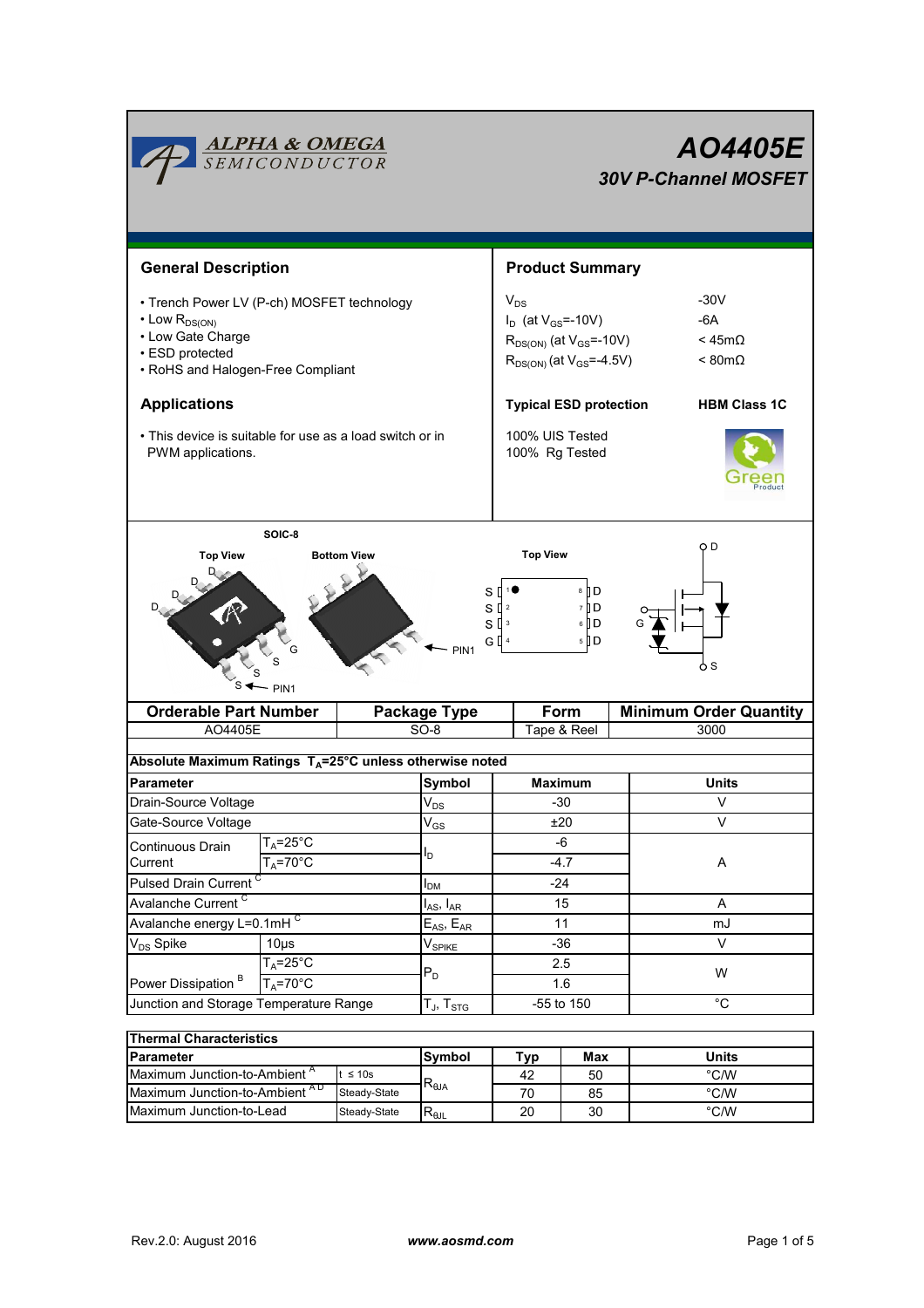

#### **Electrical Characteristics (TJ=25°C unless otherwise noted)**

| <b>Symbol</b>            | Parameter                                 | <b>Conditions</b>                                                                                          |                           | Min   | <b>Typ</b> | <b>Max</b> | <b>Units</b> |
|--------------------------|-------------------------------------------|------------------------------------------------------------------------------------------------------------|---------------------------|-------|------------|------------|--------------|
| <b>STATIC PARAMETERS</b> |                                           |                                                                                                            |                           |       |            |            |              |
| $BV_{DSS}$               | Drain-Source Breakdown Voltage            | l <sub>D</sub> =-250μA, V <sub>GS</sub> =0V                                                                |                           | $-30$ |            |            | $\vee$       |
| $I_{DSS}$                | Zero Gate Voltage Drain Current           | $V_{DS}$ =-30V, $V_{GS}$ =0V                                                                               |                           |       |            | $-1$       | μA           |
|                          |                                           |                                                                                                            | $T_i = 55^{\circ}C$       |       |            | -5         |              |
| $I_{GSS}$                | Gate-Body leakage current                 | $\overline{V_{DS}}$ =0V, V <sub>GS</sub> =±20V                                                             |                           |       |            | ±10        | μA           |
| $V_{GS(th)}$             | Gate Threshold Voltage                    | $V_{DS} = V_{GS}$ , $I_D = -250 \mu A$                                                                     |                           |       | $-2$       | $-1.5$     | V            |
| $R_{DS(ON)}$             | Static Drain-Source On-Resistance         | $V_{GS}$ =-10V, I <sub>D</sub> =-6A                                                                        |                           |       | 29         | 45         | $m\Omega$    |
|                          |                                           |                                                                                                            | $T_J = 125$ °C            |       | 40         | 65         |              |
|                          |                                           | $V_{GS} = -4.5V, I_D = -4A$                                                                                |                           |       | 50         | 80         | $m\Omega$    |
| g <sub>FS</sub>          | <b>Forward Transconductance</b>           | $V_{DS}$ =-5V, I <sub>D</sub> =-6A                                                                         |                           |       | 14         |            | S            |
| $V_{SD}$                 | Diode Forward Voltage                     | $IS=-1A,VGS=0V$                                                                                            |                           |       | $-0.76$    | $-1$       | V            |
| Is                       | Maximum Body-Diode Continuous Current     |                                                                                                            |                           |       |            | $-3$       | A            |
|                          | <b>DYNAMIC PARAMETERS</b>                 |                                                                                                            |                           |       |            |            |              |
| $C_{\text{iss}}$         | Input Capacitance                         |                                                                                                            |                           |       | 495        |            | pF           |
| $C_{\rm oss}$            | <b>Output Capacitance</b>                 | $V_{GS}$ =0V, $V_{DS}$ =-15V, f=1MHz                                                                       |                           |       | 100        |            | pF           |
| $C_{rss}$                | Reverse Transfer Capacitance              |                                                                                                            |                           |       | 56         |            | pF           |
| R <sub>g</sub>           | Gate resistance                           | $f = 1$ MHz                                                                                                |                           | 3.5   | 7.5        | 11.5       | Ω            |
|                          | <b>SWITCHING PARAMETERS</b>               |                                                                                                            |                           |       |            |            |              |
| $Q_q(10V)$               | <b>Total Gate Charge</b>                  | $V_{\rm{GS}}$ =-10V, $V_{\rm{DS}}$ =-15V, $I_{\rm{D}}$ =-6A                                                |                           |       | 8.8        | 16         | nC           |
| $Q_g(4.5V)$              | <b>Total Gate Charge</b>                  |                                                                                                            |                           |       | 4.2        | 8          | nC           |
| $\mathsf{Q}_\mathsf{gs}$ | Gate Source Charge                        |                                                                                                            |                           |       | 1.8        |            | nC           |
| $\mathsf{Q}_{\text{gd}}$ | Gate Drain Charge                         |                                                                                                            |                           |       | 2.0        |            | nC           |
| $t_{D(on)}$              | Turn-On DelayTime                         | $V_{\text{GS}}$ =-10V, $V_{\text{DS}}$ =-15V, R <sub>i</sub> =2.5 $\Omega$ ,<br>$R_{\text{GFN}} = 3\Omega$ |                           |       | 9          |            | ns           |
| t,                       | Turn-On Rise Time                         |                                                                                                            |                           |       | 4.5        |            | ns           |
| $t_{D(off)}$             | Turn-Off DelayTime                        |                                                                                                            |                           |       | 15.5       |            | ns           |
| $t_f$                    | <b>Turn-Off Fall Time</b>                 |                                                                                                            |                           |       | 4.5        |            | ns           |
| $t_{rr}$                 | Body Diode Reverse Recovery Time          | l <sub>F</sub> =-6A, dl/dt=500A/μs                                                                         |                           |       | 9          |            | ns           |
| $Q_{rr}$                 | <b>Body Diode Reverse Recovery Charge</b> |                                                                                                            | $I_F$ =-6A, dl/dt=500A/us |       | 13.5       |            | nC           |

A. The value of R<sub>θJA</sub> is measured with the device mounted on 1in<sup>2</sup> FR-4 board with 2oz. Copper, in a still air environment with T<sub>A</sub> =25° C. The

value in any given application depends on the user's specific board design.<br>B. The power dissipation P<sub>D</sub> is based on T<sub>J(MAX)</sub>=150°C, using ≤ 10s junction-to-ambient thermal resistance.

C. Repetitive rating, pulse width limited by junction temperature  $T_{J(MAX)}$ =150°C. Ratings are based on low frequency and duty cycles to keep initialT $_J=25^\circ$  C.

D. The  $R_{\theta JA}$  is the sum of the thermal impedance from junction to lead  $R_{\theta JL}$  and lead to ambient.

E. The static characteristics in Figures 1 to 6 are obtained using <300µs pulses, duty cycle 0.5% max.

F. These curves are based on the junction-to-ambient thermal impedance which is measured with the device mounted on 1in<sup>2</sup> FR-4 board with 2oz. Copper, assuming a maximum junction temperature of T $_{\rm J(MAX)}$ =150°C. The SOA curve provides a single pulse rating.

APPLICATIONS OR USE AS CRITICAL COMPONENTS IN LIFE SUPPORT DEVICES OR SYSTEMS ARE NOT AUTHORIZED. AOS DOES NOT ASSUME ANY LIABILITY ARISING OUT OF SUCH APPLICATIONS OR USES OF ITS PRODUCTS. AOS RESERVES THE RIGHT TO IMPROVE PRODUCT DESIGN,FUNCTIONS AND RELIABILITY WITHOUT NOTICE.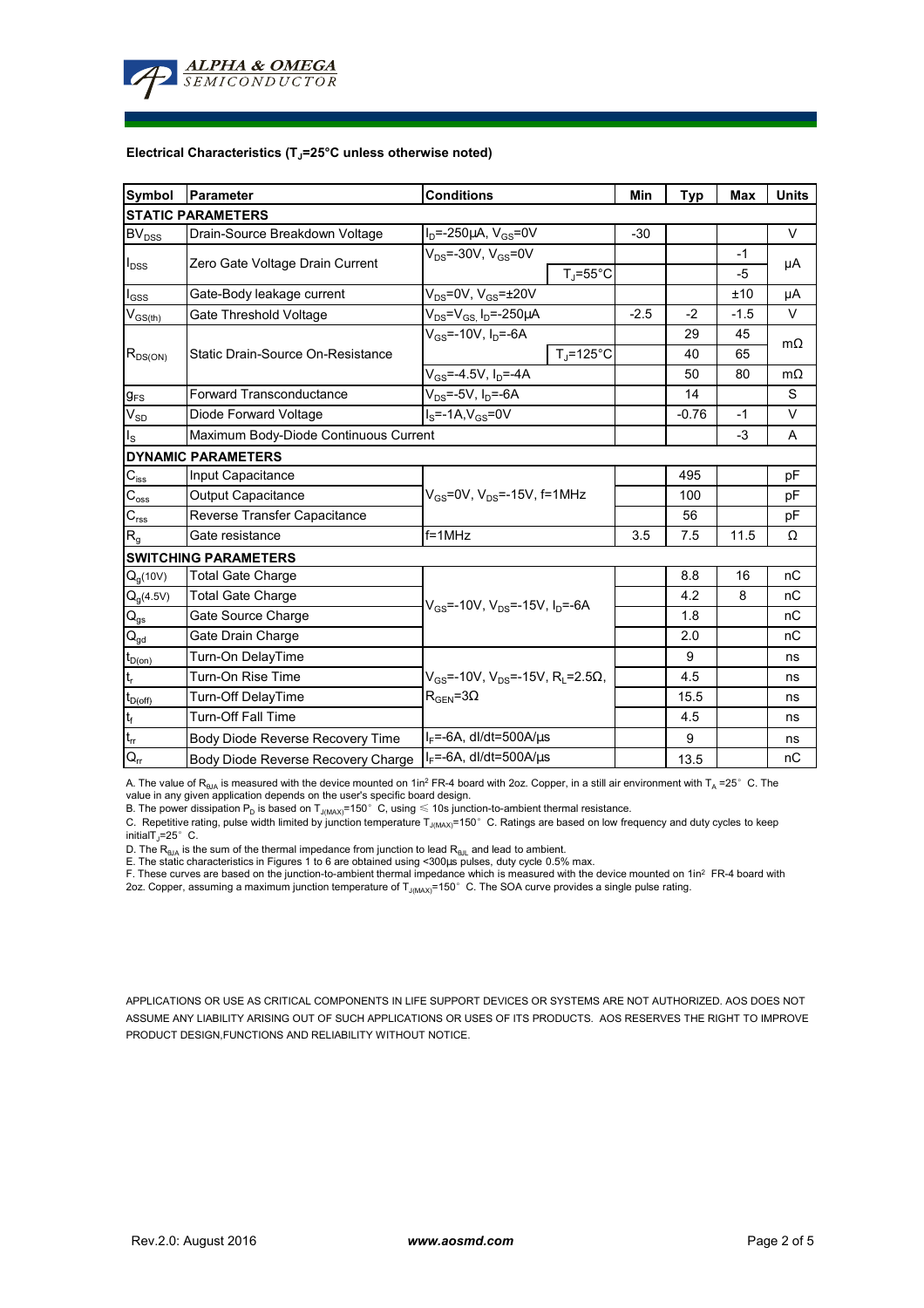

ALPHA & OMEGA **SEMICONDUCTOR** 

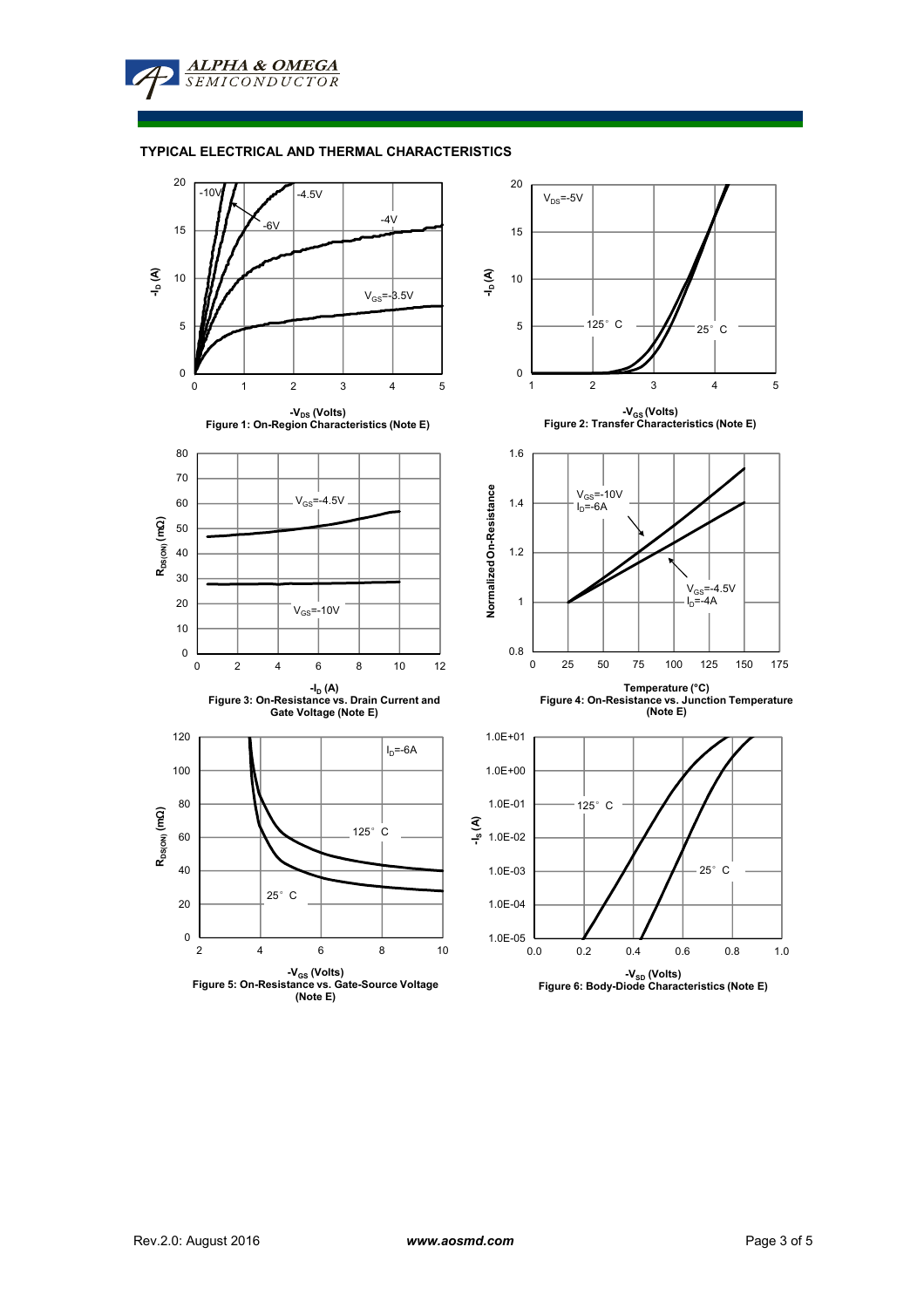ALPHA & OMEGA **SEMICONDUCTOR** 

#### **TYPICAL ELECTRICAL AND THERMAL CHARACTERISTICS**



**Figure 11: Normalized Maximum Transient Thermal Impedance (Note F)**